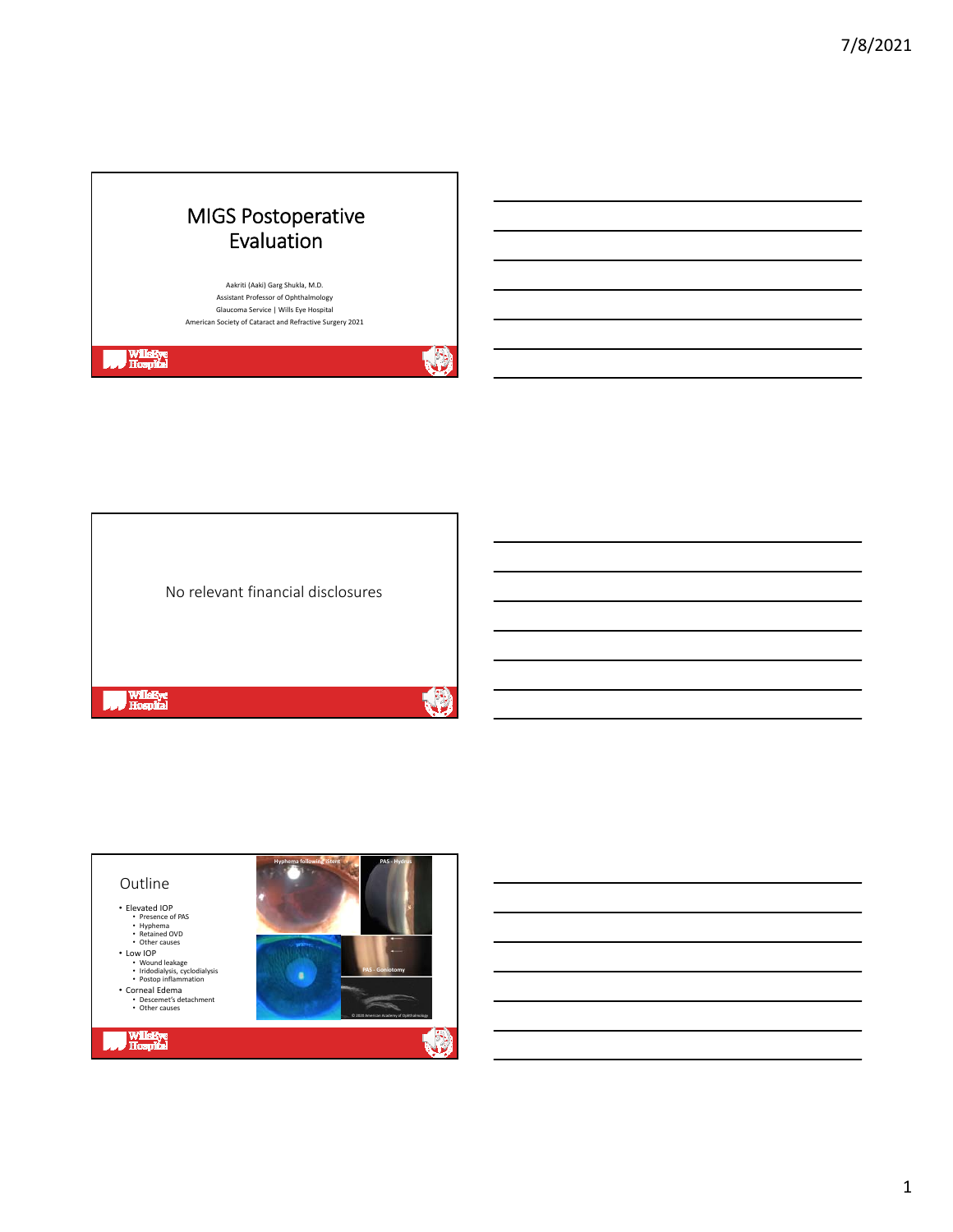



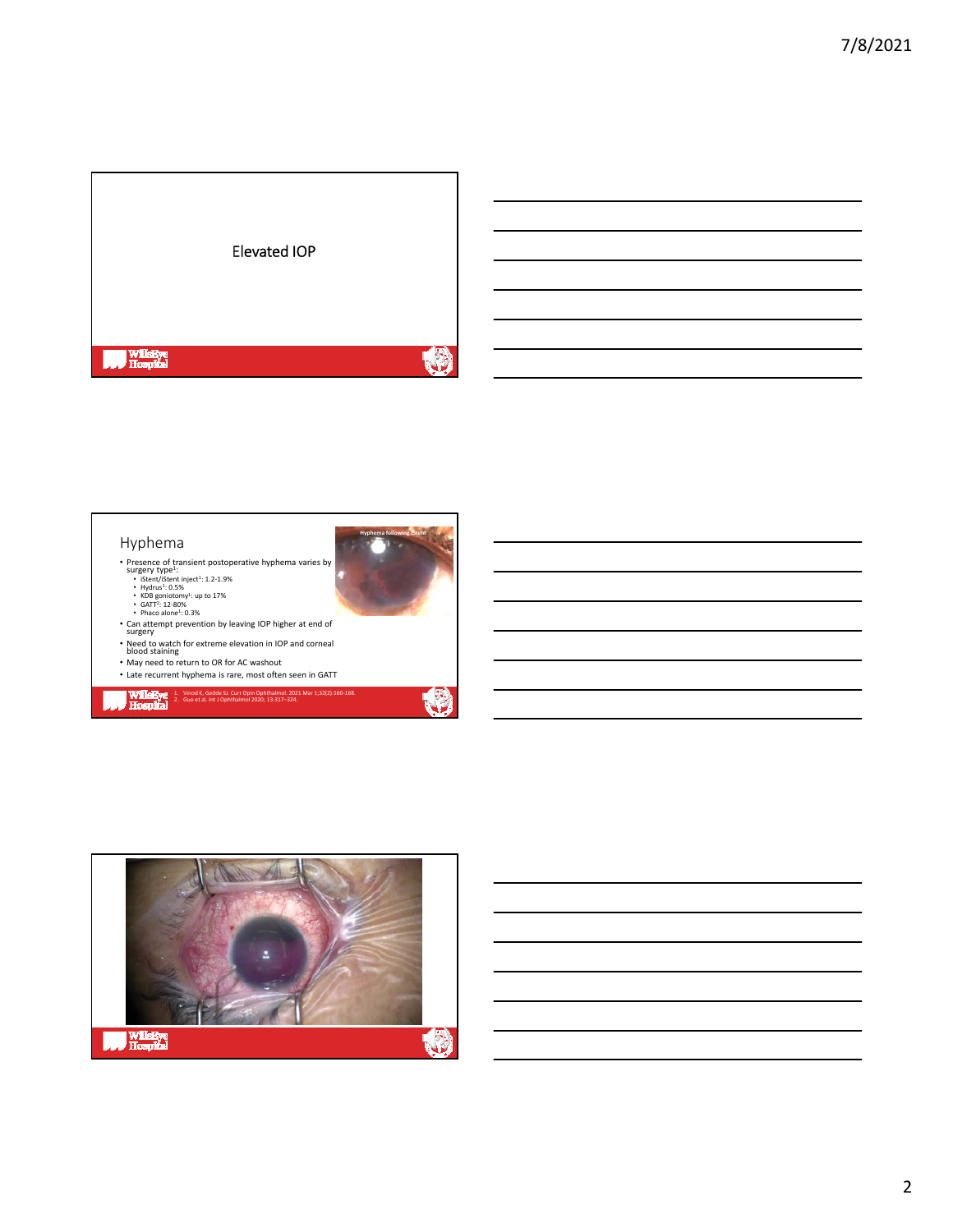### Presence of PAS

- Focal PAS is a common postoperative feature in MIGS procedures
- Can be obstructive or non‐obstructive and varies by **surgery type:<br>• iStent: 1.8%<sup>1</sup><br>• Hydrus: 8-20%<sup>2,3</sup>** 
	-
	- Goniotomy: up to 86%4
- Unlikely to have clinical relevance, as most studies have found no difference in IOP in the presence of PAS
- No further intervention required



G

**PAS ‐ Hydrus**

WillsBye<br>Hospital 1. Vinod K, Gedde SJ. Curr Opin Ophthalmol. 2021 Mar 1;32(2):160‐168. 2. Pfeiffer N et al. Ophthalmology. 2015;122(7):1283‐93. 3. Samuelson TW et al. *Ophthalmology*. 2019;126(1):29–37. 4. Matsuo M, et al. Clin Ophthalmol. 2021 Apr 19;15:1629‐1638.

### Retained viscoelastic

**Wilskye**<br>Hospital

- Large molecules impair outflow through TM
- Typically occurs 4‐6 hours after surgery
- Tx: can apply pressure on posterior lip of wound to release OVD



• Postop day 1 IOPs were lower in the setting of CEIOL + trabecular bypass device vs. CEIOL<br>alone<sup>1</sup> as no longer dependent on aqueous flow<br>through the TM

1. Zebardast N, et al. Ophthalmology. 2020 Oct;127(10):1303‐1310.





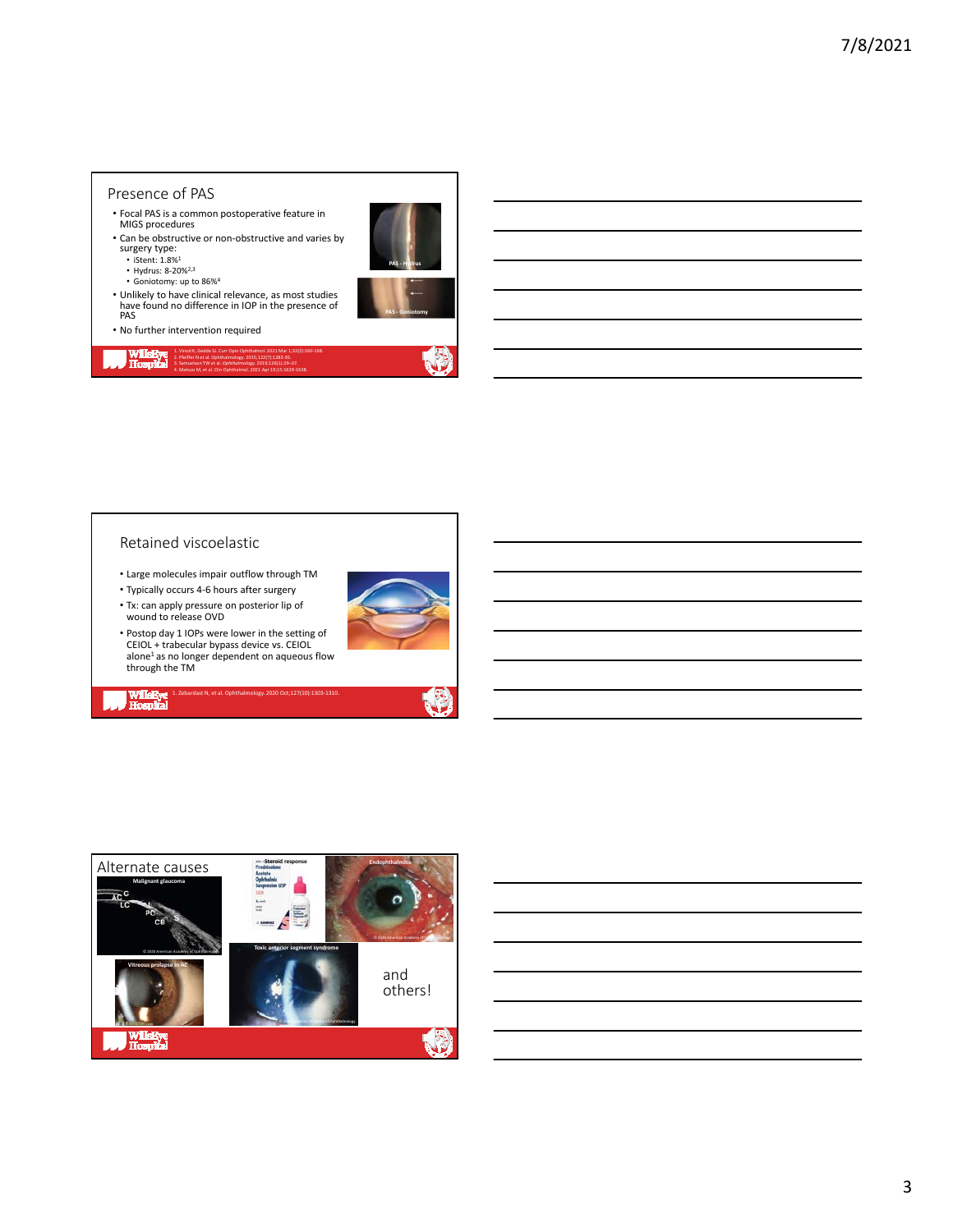

# Wound Leakage

- Symptoms: Decreased vision • Signs: Corneal striae, shallow AC, hyphema, choroidal folds/effusions, macular edema, optic nerve edema
- Dx: Seidel test, subtle cases may require OCT or UBM
- Tx: Antibiotics, cycloplegia, aqueous suppression, patching, surgical repair if persistent or iris prolapse



WilaEye<br>Hospital

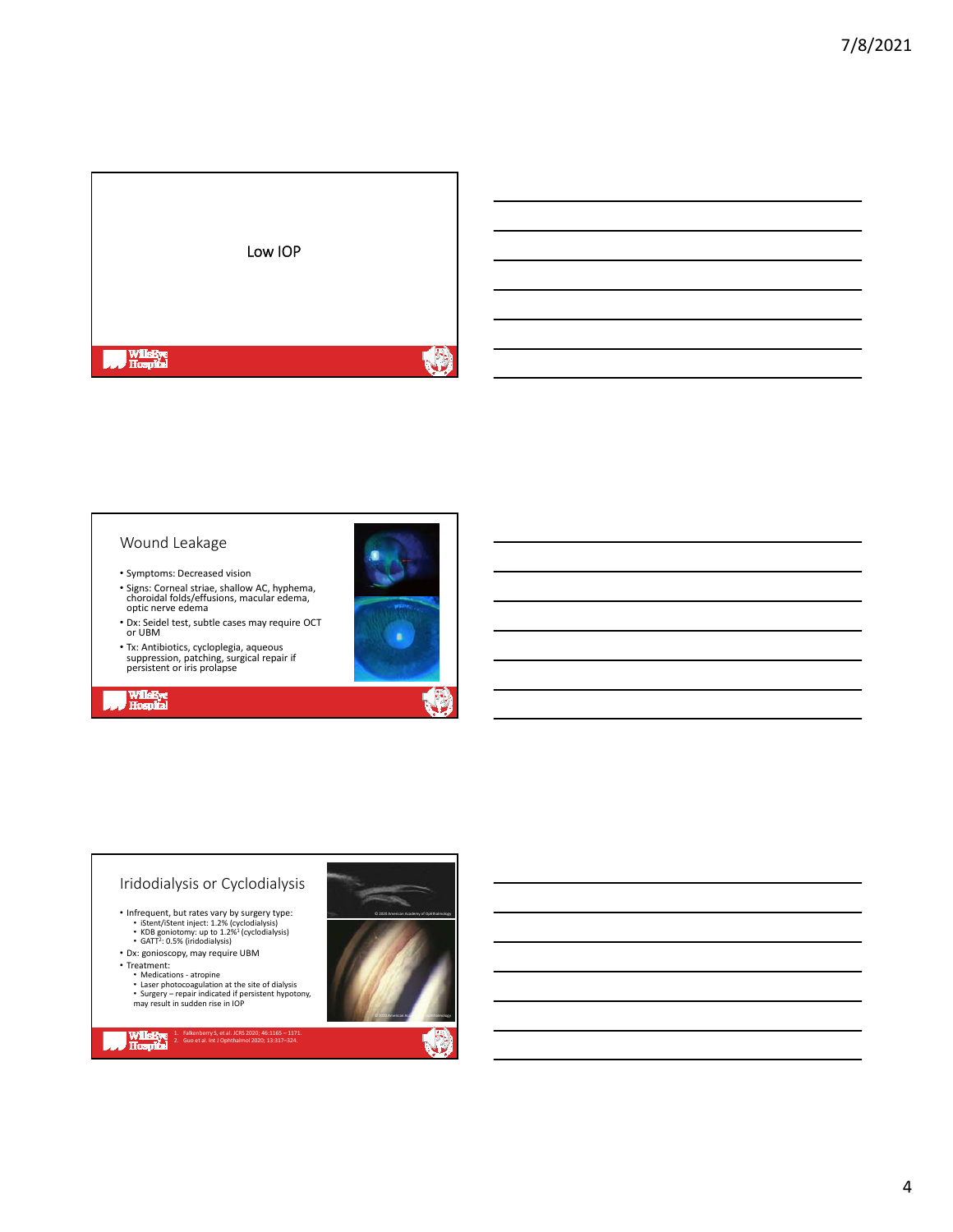# Postoperative Inflammation

 $\bullet$  Iritis occurs with varying frequency<sup>1</sup>:

- iStent: 0.9%
- iStent inject: 5.7% Hydrus: 5.6%

Wilskye<br>Hospital

• Phaco alone: 4.2%



G



1. Vinod K, Gedde SJ. Curr Opin Ophthalmol. 2021 Mar 1;32(2):160‐168.